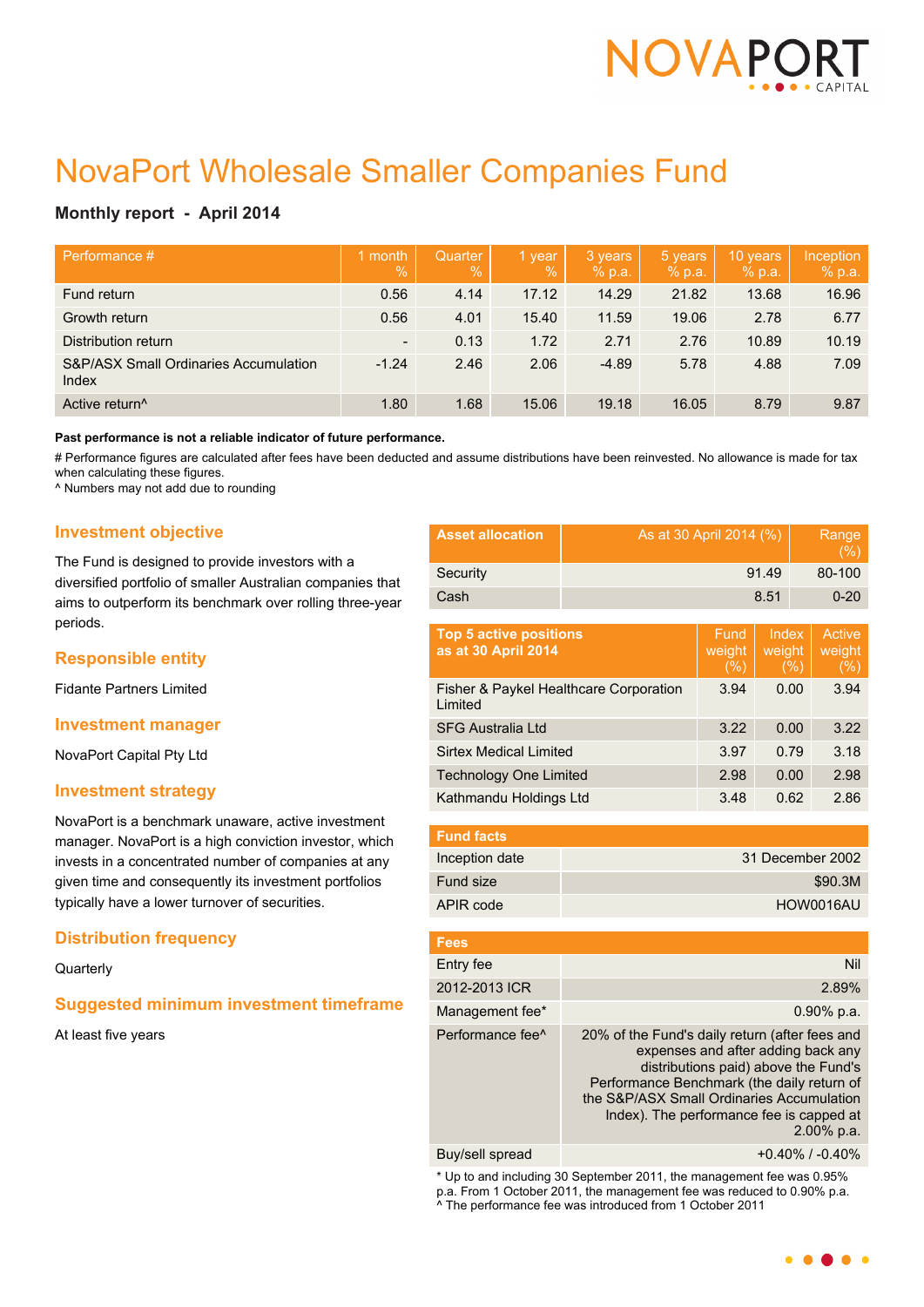## **Sector exposure as at 30 April 2014**



## **Market overview**

The S&P/ASXSmall Ordinaries Accumulation Index finished April down 1.2% following a similar fall over the prior month. The decline was across Industrials and Resources with both sub indices down by almost the same percentage. While earnings forecasts for the remainder of the current financial year and FY15 held steady, May and June are traditionally the pre reporting season "confession" months and so will be watched carefully. Economic news flow also remains relatively steady with early signs of an economic recovery (especially in housing) which should benefit industrial cyclicals over the remainder of the year. The potential impact of federal government belt tightening on both consumer and business sentiment will be a short term focus for investors. While the resource sector was down, industrial metals prices were up for the month with the Nickel price the stand out, up 16% in April.

## **Fund performance summary**

The S&P/ASX Small Ordinaries Accumulation Index returned -1.24% for April. The fund outperformed the market and delivered a +0.56% return over April.

## **Performance of key securities**

## **Key contributors**

| Security name                 | Sector                 |      | Active weight %   Value added % |
|-------------------------------|------------------------|------|---------------------------------|
| Horizon Oil NI                | Energy                 | 1.84 | 0.38                            |
| Western Areas Limited         | <b>Materials</b>       | 2.03 | 0.37                            |
| <b>Technology One Limited</b> | Information Technology | 2.98 | 0.34                            |

## **Horizon Oil Nl**

After a long wait Horizon Oil is now in the final stages of securing regulatory approval for its PNG Liquids project which once finalised will satisfy the conditions for the part sale of this project to Osaka Gas. Its Chinese oil field is generating strong cash flows and its New Zealand oil field will soon resume production. The market seems mostly supportive of a recently announced merger with Roc OII, the rationale of which is to provide the group with greater scale and a better balance of production and growth opportunities.

## **Western Areas Limited**

Western Area's share price has recovered from a strongly oversold position. Low nickel prices, combined with the retirement of its Chairman saw the share price fall to multi year lows. SInce then the company has recapitalised its balance sheet and seen some improved nickel pricing. Operationally its high quality two nickel operations have continued to produce volumes and grades safely, and in line with expectations.